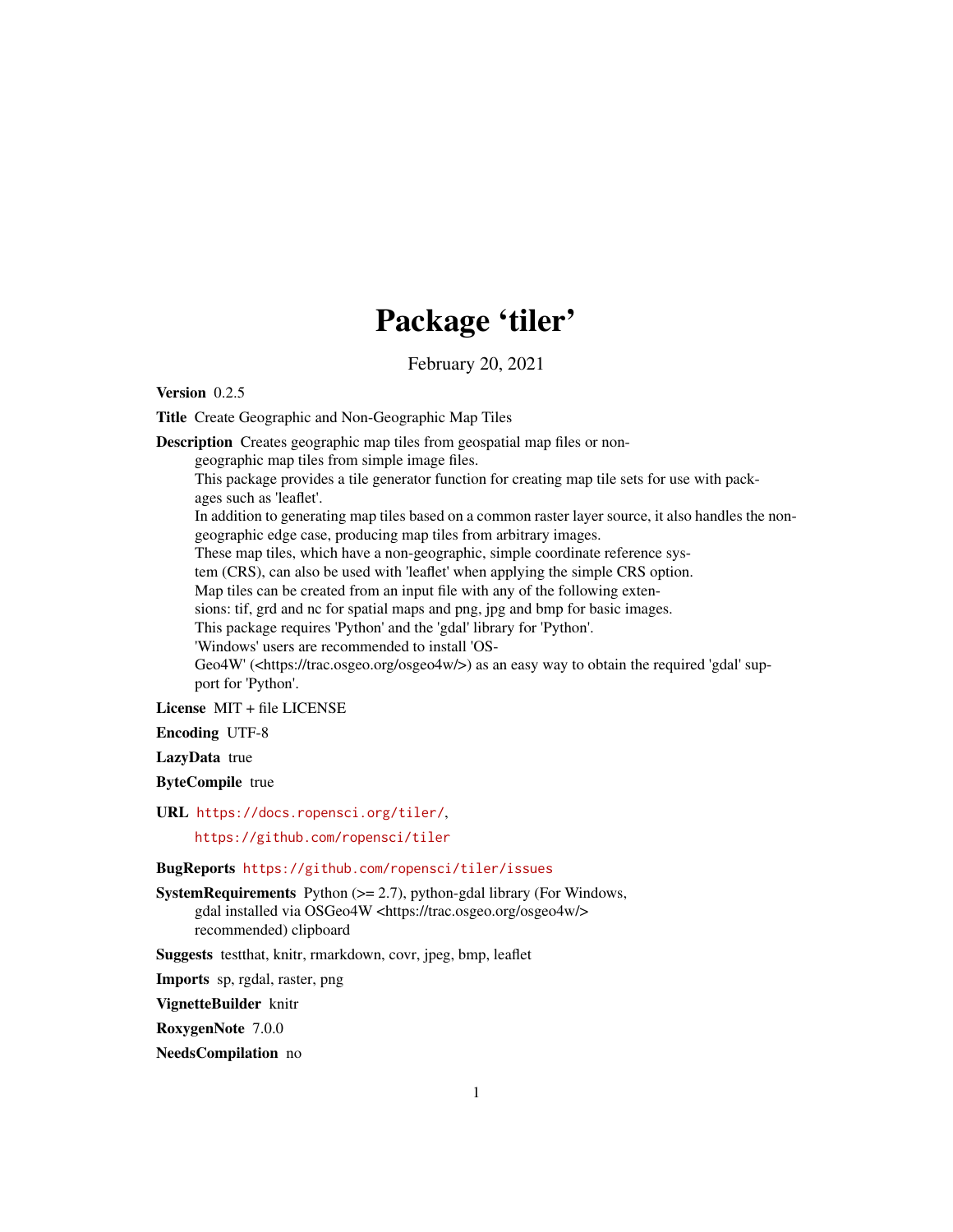<span id="page-1-0"></span>Author Matthew Leonawicz [aut, cre] (<https://orcid.org/0000-0001-9452-2771>) Maintainer Matthew Leonawicz <mfleonawicz@gmail.com> Repository CRAN Date/Publication 2021-02-20 22:20:02 UTC

## R topics documented:

| Index |  |  |  |  |  |  |  |  |  |  |  |  |  |  |  |  |  |  |  |  |  |
|-------|--|--|--|--|--|--|--|--|--|--|--|--|--|--|--|--|--|--|--|--|--|
|       |  |  |  |  |  |  |  |  |  |  |  |  |  |  |  |  |  |  |  |  |  |
|       |  |  |  |  |  |  |  |  |  |  |  |  |  |  |  |  |  |  |  |  |  |
|       |  |  |  |  |  |  |  |  |  |  |  |  |  |  |  |  |  |  |  |  |  |
|       |  |  |  |  |  |  |  |  |  |  |  |  |  |  |  |  |  |  |  |  |  |
|       |  |  |  |  |  |  |  |  |  |  |  |  |  |  |  |  |  |  |  |  |  |

<span id="page-1-1"></span>tile *Create map tiles*

#### Description

Create geographic and non-geographic map tiles from a file.

#### Usage

```
tile(
  file,
  tiles,
  zoom,
  crs = NULL,resume = FALSE,viewer = TRUE,georef = TRUE,
  ...
\mathcal{L}
```
#### Arguments

| file   | character, input file.                                                                                                                                                                      |
|--------|---------------------------------------------------------------------------------------------------------------------------------------------------------------------------------------------|
| tiles  | character, output directory for generated tiles.                                                                                                                                            |
| zoom   | character, zoom levels. Example format: "3-7". See details.                                                                                                                                 |
| crs    | character, Proj4 string. Use this to force set the CRS of a loaded raster object<br>from file in cases where the CRS is missing but known, to avoid defaulting to<br>non-geographic tiling. |
| resume | logical, only generate missing tiles.                                                                                                                                                       |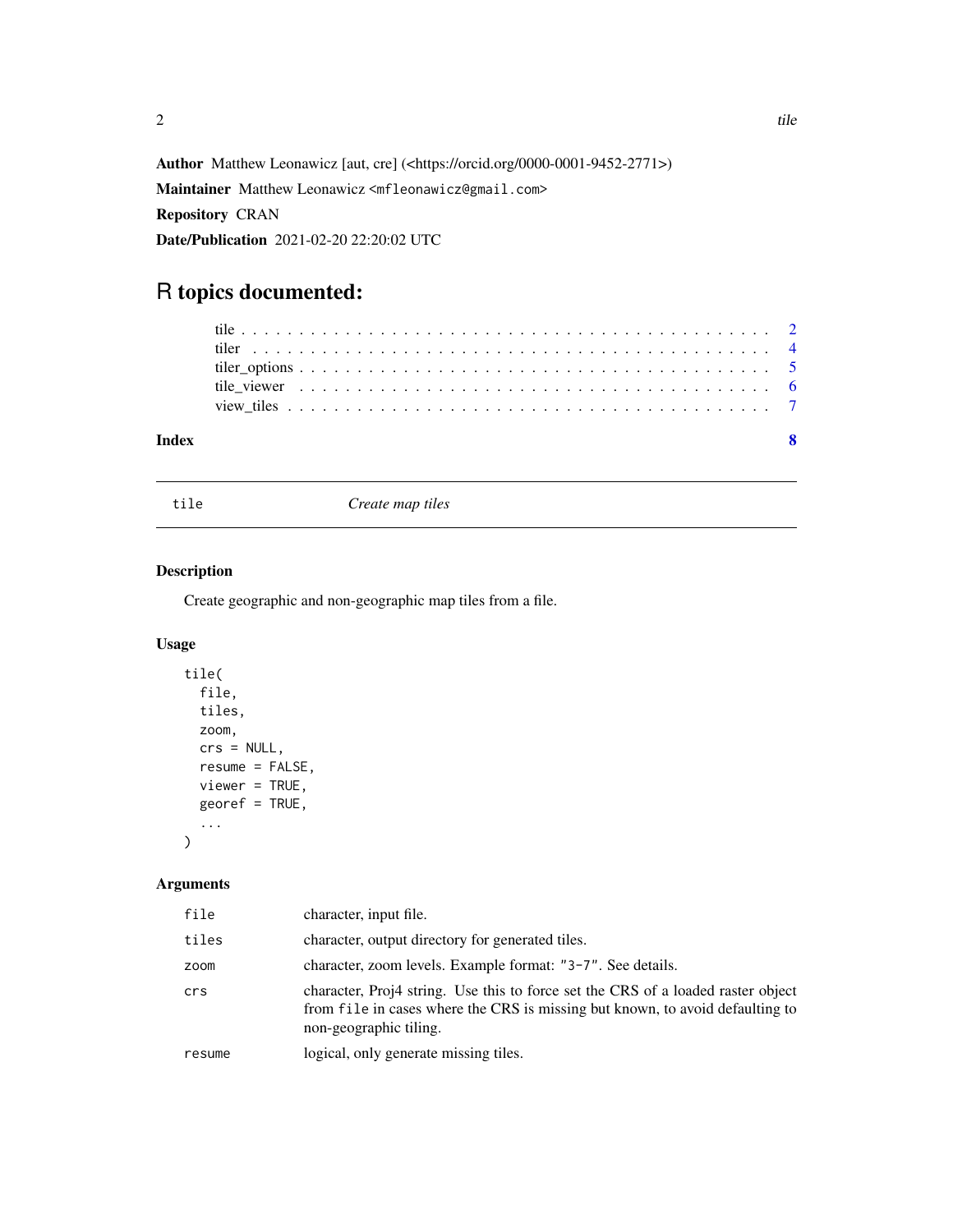<span id="page-2-0"></span>

| viewer     | logical, also create preview.html adjacent to tiles directory for previewing<br>tiles in the browser using Leaflet.                                                                                                                                   |
|------------|-------------------------------------------------------------------------------------------------------------------------------------------------------------------------------------------------------------------------------------------------------|
| georef     | logical, for non-geographic tiles only. If viewer = TRUE, then the Leaflet widget<br>in preview. html will add map markers with coordinate labels on mouse click<br>to assist with georeferencing of non-geographic tiles.                            |
| $\ddots$ . | additional arguments for projected maps: reprojection method or any arguments<br>to raster::RGB, e.g. col and colNA. See details. Other additional arguments<br>Ing and lat can also be passed to the tile previewer. See tile_viewer for<br>details. |

#### Details

This function supports both geographic and non-geographic tile generation. When file is a simple image file such as png, tile generates non-geographic, simple CRS tiles. Files that can be loaded by the raster package yield geographic tiles as long as file has projection information. If the raster object's proj4 string is NA, it falls back on non-geographic tile generation and a warning is thrown.

Choice of appropriate zoom levels for non-geographic image files may depend on the size of the image. A zoom value may be partially ignored for image files under certain conditions. For instance using the example map.png below, when passing strictly zoom  $=$  n where n is less than 3, this still generates tiles for zoom n up through 3.

Supported file types: Supported simple CRS/non-geographic image file types include png, jpg and bmp. For projected map data, supported file types include three types readable by the raster package: grd, tif, and nc (requires ncdf4). Other currently unsupported file types passed to file throw an error.

Raster file inputs: If a map file loadable by raster is a single-layer raster object, tile coloring is applied. To override default coloring of data and noData pixels, pass the additional arguments col and colNA to .... Multi-layer raster objects are rejected with an error message. The only exception is a three- or four-band raster, which is assumed to represent red, green, blue and alpha channels, respectively. In this case, processing will continue but coloring arguments are ignored as unnecessary.

Prior to tiling, a geographically-projected raster layer is reprojected to EPSG:4326 only if it has some other projection. The only reprojection argument available through ... is method, which can be "bilinear" (default) or"ngb". If complete control over reprojection is required, this should be done prior to passing the rasterized file to the tile function. Then no reprojection is performed by tile. When file consists of RGB or RGBA bands, method is ignored if provided and reprojection uses nearest neighbor.

It is recommended to avoid using a projected 4-band RGBA raster file. However, the alpha channel appears to be ignored anyway. gdal2tiles gives an internal warning. Instead, create your RGBA raster file in unprojected form and it should pass through to gdal2tiles without any issues. Three-band RGB raster files are unaffected by reprojection.

Tiles and Leaflet: gdal2tiles generates TMS tiles. If expecting XYZ, for example when using with Leaflet, you can change the end of the URL to your hosted tiles from  $\{z\}/\{x\}/\{y\}$ .png to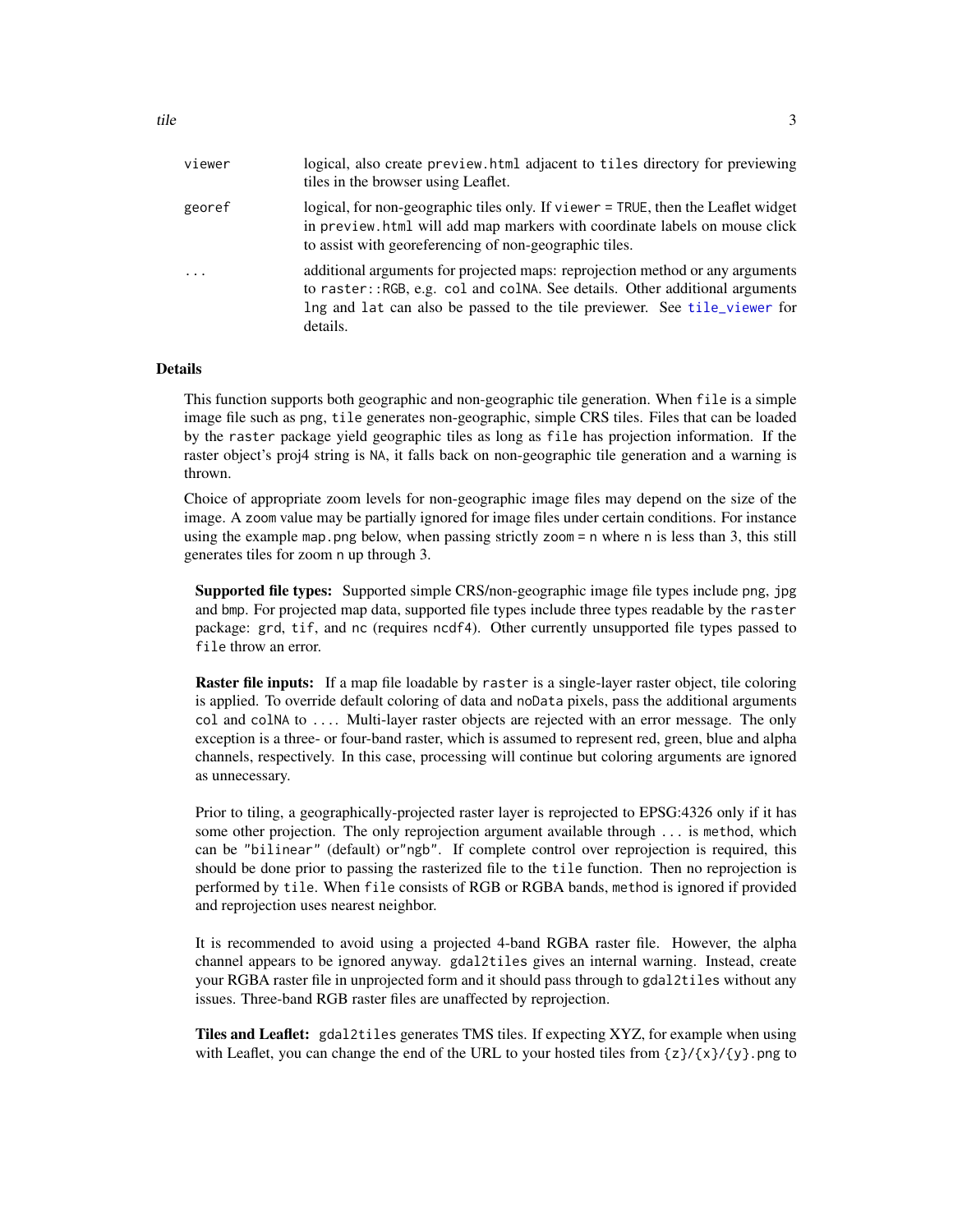$\{z\}/\{x\}/\{-y\}$ .png.

This function is supported by two different versions of gdal2tiles. There is the standard version, which generates geospatial tiles in TMS format. The other version of gdal2tiles handles basic image files like a matrix of rows and columns, using a simple Cartesian coordinate system based on pixel dimensions of the image file. See the Leaflet JS library and leaflet package documentation for working with custom tiles in Leaflet.

#### Value

nothing is returned but tiles are written to disk.

#### See Also

[view\\_tiles](#page-6-1), [tile\\_viewer](#page-5-1)

#### Examples

```
# non-geographic/simple CRS
x <- system.file("maps/map.png", package = "tiler")
tiles <- file.path(tempdir(), "tiles")
tile(x, tiles, "2-3")
# projected map
x <- system.file("maps/map_wgs84.tif", package = "tiler")
tile(x, tiles, 0)
```
tiler *tiler: Create map tiles from R*

#### Description

The tiler package creates geographic map tiles from geospatial map files or non-geographic map tiles from simple image files.

#### Details

This package provides a tile generator function for creating map tile sets for use with packages such as leaflet. In addition to generating map tiles based on a common raster layer source, it also handles the non-geographic edge case, producing map tiles from arbitrary images. These map tiles, which have a non-geographic simple coordinate reference system (CRS), can also be used with leaflet when applying the simple CRS option.

Map tiles can be created from an input file with any of the following extensions: tif, grd and nc for spatial maps and png, jpg and bmp for basic images.

<span id="page-3-0"></span>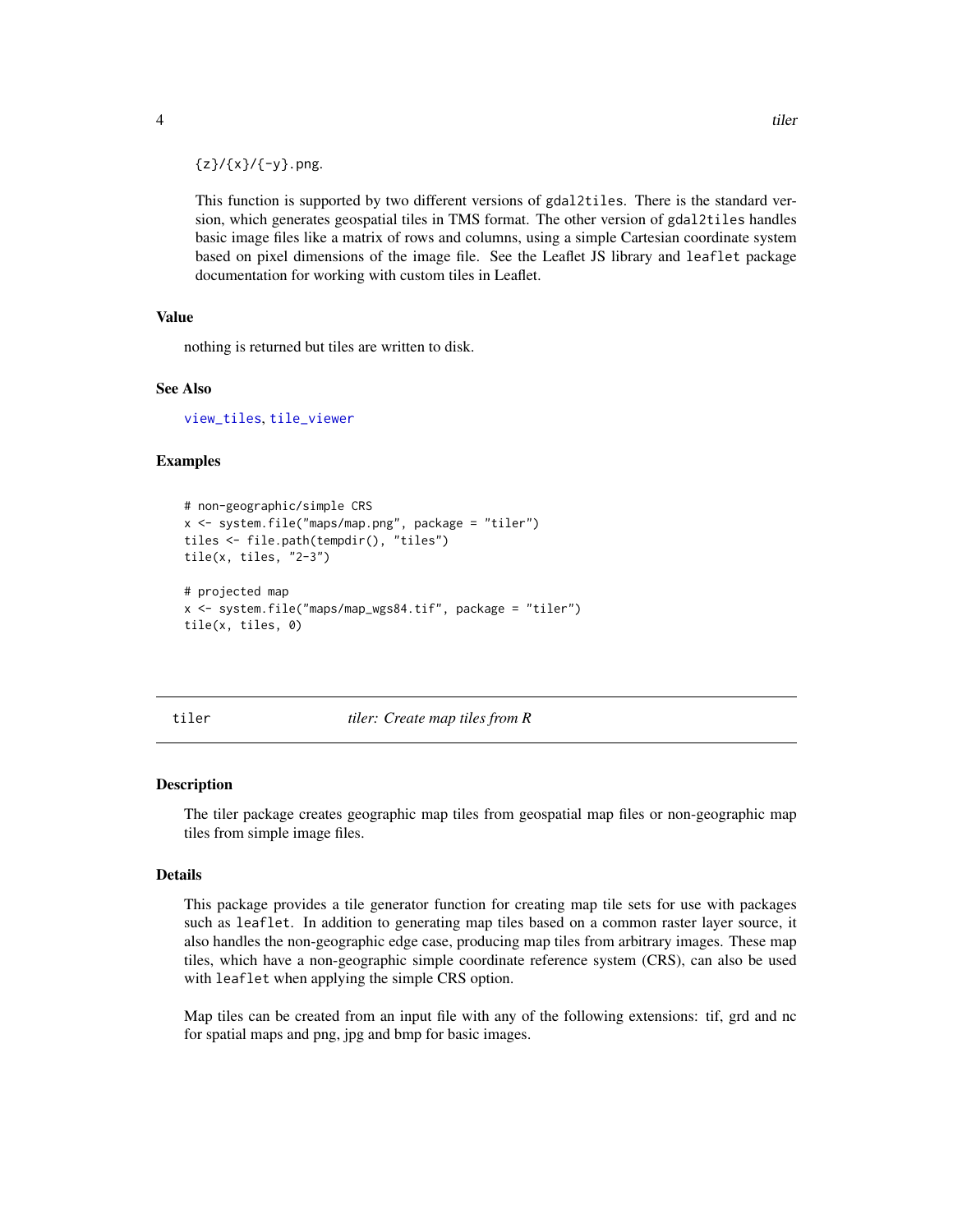#### <span id="page-4-0"></span>tiler\_options 5

This package requires Python and the gdal library for Python. Windows users are recommended to install OSGeo4W: https://trac.osgeo.org/osgeo4w/ as an easy way to obtain the required gdal support for Python in Windows.

tiler\_options *Options*

#### **Description**

Options for tiler package.

#### Usage

tiler\_options(...)

#### **Arguments**

... a list of options.

#### Details

On Windows systems, if the system paths for python.exe and OSGeo4W.bat are not added to the system PATH variable, they must be provided by the user after loading the package. It is recommended to add these to the system path so they do not need to be specified for every R session.

As long as you are using OSGeo4W, you can ignore the Python path specification and do not even need to install it on your system separately; OSGeo4W will use its own built-in version.

The recommended way to have GDAL available to Python in Windows is to install [OSGeo4W.](https://trac.osgeo.org/osgeo4w/) This is commonly installed along with [QGIS.](https://qgis.org/en/site/forusers/download.html)

By default, tiler\_options is set on package load with osgeo4w = "OSGeo4W.bat". It is expected that the user has added the path to this file to the system PATH variable in Windows. For example, if it is installed to C:/OSGeo4W64/OSGeo4W.bat, add C:/OSGeo4W64 to your PATH. If you do want to specify the path in the R session using tiler\_options, provide the full path including the filename. See the example.

None of this applies to other systems. As long as the system requirements, Python and GDAL, are installed, then tile should generate tiles without getting or setting any tiler\_options.

#### Value

The function prints all set options if called with no arguments. When setting options, nothing is returned.

#### Examples

```
tiler_options()
tiler_options(osgeo4w = "C:/OSGeo4W64/OSGeo4W.bat")
```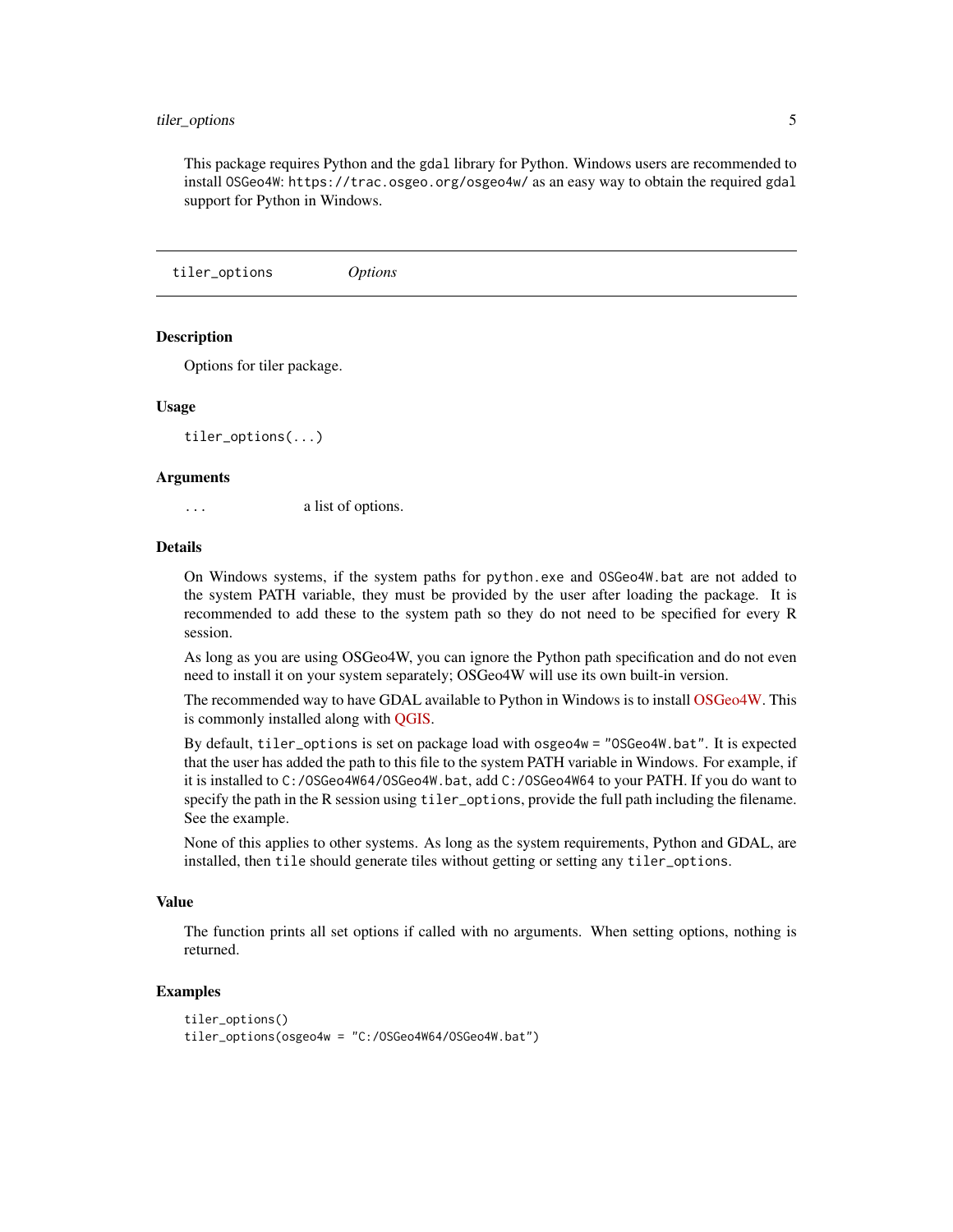<span id="page-5-1"></span><span id="page-5-0"></span>

#### Description

Create an HTML file that displays a tile preview using Leaflet.

#### Usage

tile\_viewer(tiles, zoom, width = NULL, height = NULL, georef = TRUE, ...)

#### Arguments

| tiles  | character, directory where tiles are stored.                                                                                                                                                                               |
|--------|----------------------------------------------------------------------------------------------------------------------------------------------------------------------------------------------------------------------------|
| zoom   | character, zoom levels full range. Example format: "3-7".                                                                                                                                                                  |
| width  | NULL (default) for geospatial map tiles. The original image width in pixels for<br>non-geographic, simple CRS tiles.                                                                                                       |
| height | NULL (default) for geospatial map tiles. The original image height in pixels for<br>non-geographic, simple CRS tiles.                                                                                                      |
| georef | logical, for non-geographic tiles only. If viewer = TRUE, then the Leaflet widget<br>in preview. html will add map markers with coordinate labels on mouse click<br>to assist with georeferencing of non-geographic tiles. |
| .      | additional optional arguments include lng and lat for setting the view longitude<br>and latitude. These three arguments only apply to geographic tiles. Viewer<br>centering is $\theta$ , $\theta$ by default.             |

#### Details

This function creates a file preview.html adjacent to the tiles base directory. When loaded in the browser, this file displays map tiles from the adjacent folder. For example, if tiles are stored in project/tiles, this function creates project/preview.html.

By default, tile creates this file. The only reasons to call tile\_viewer directly after producing map tiles are: (1) if viewer = FALSE was set in the call to tile, (2) if tile was called multiple times, e.g., for different batches of zoom levels, and thus the most recent call did not use the full zoom range, or (3) preview.html was deleted for some other reason.

If calling this function directly, ensure that the min and max zoom, and original image pixel dimensions if applicable, match the generated tiles. These arguments are passed to tile\_viewer automatically when called within tile, based on the source file provided to tile.

#### Value

nothing is returned, but a file is written to disk.

#### See Also

[view\\_tiles](#page-6-1), [tile](#page-1-1)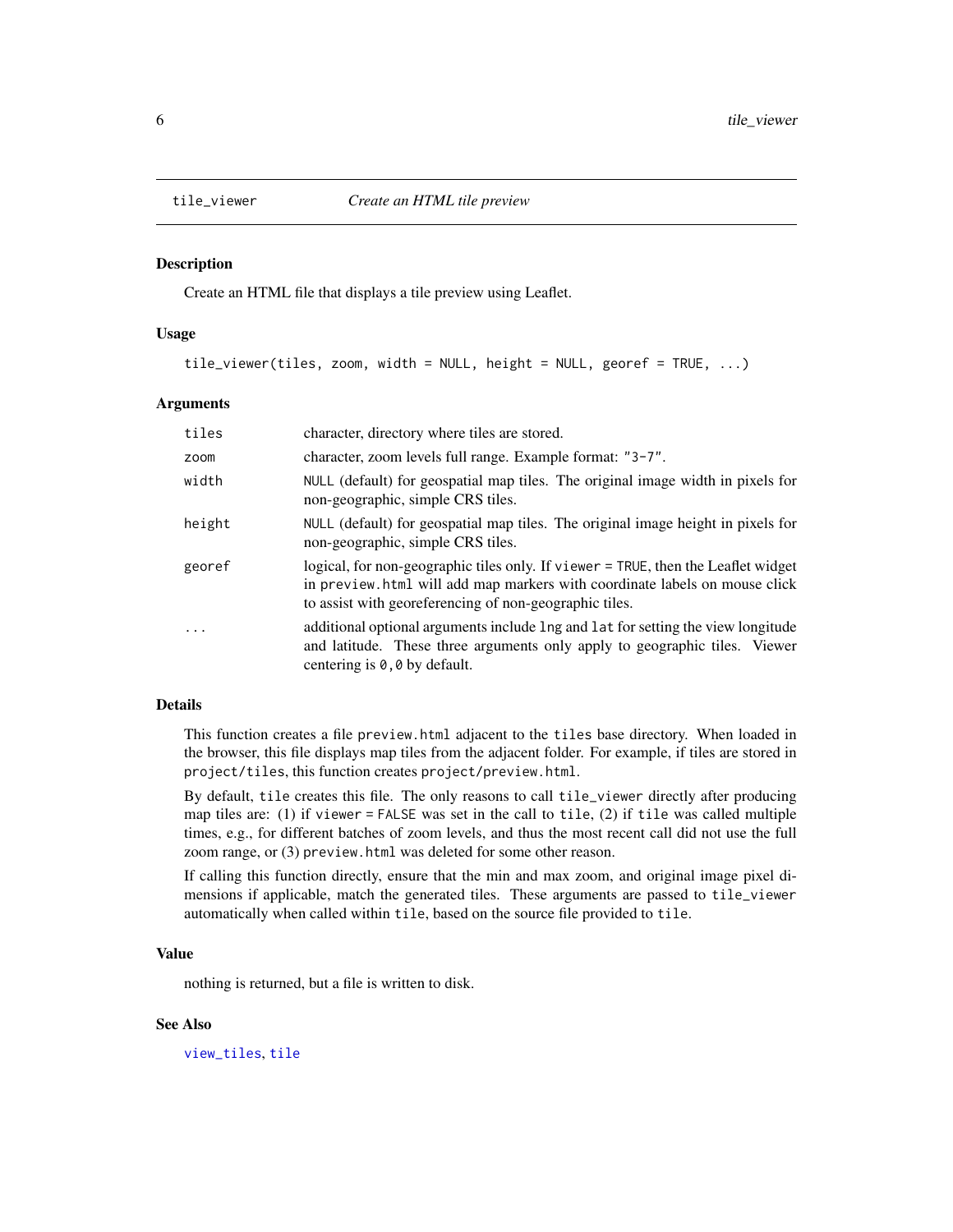#### <span id="page-6-0"></span>view\_tiles 7

#### Examples

tile\_viewer(file.path(tempdir(), "tiles"), "3-7") # requires existing tiles

<span id="page-6-1"></span>view\_tiles *View map tiles with Leaflet*

#### Description

View map tiles in the browser using leaflet.

#### Usage

```
view_tiles(tiles)
```
#### Arguments

tiles character, directory where tiles are stored.

### Details

This function opens preview.html in a web browser. This file displays map tiles in a Leaflet widget. The file is created when tile is called to generate the map tiles, unless viewer = FALSE. Alternatively, it is created (or re-created) subsequent to tile creation using tile\_viewer.

#### Value

nothing is returned, but the default browser is launched.

#### See Also

[tile\\_viewer](#page-5-1), [tile](#page-1-1)

#### Examples

```
# launches browser; requires an existing tile set
## Not run: view_tiles(file.path(tempdir(), "tiles"))
```